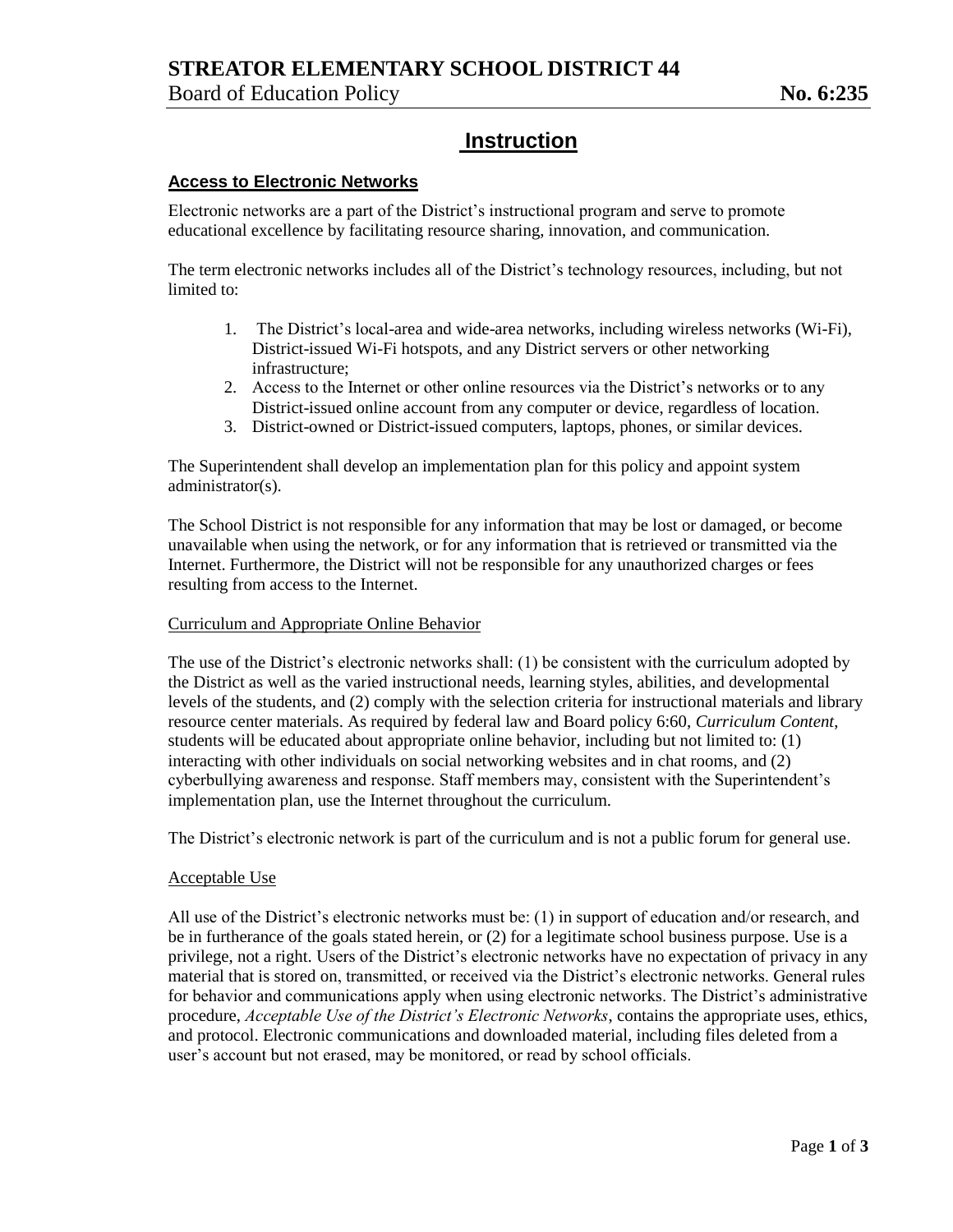## Internet Safety

Technology protection measures shall be used on each District computer with Internet access. They shall include a filtering device that protects against Internet access by both adults and minors to visual depictions that are: (1) obscene, (2) pornographic, or (3) harmful or inappropriate for students, as defined by federal law and as determined by the Superintendent or designee. The Superintendent or designee shall enforce the use of such filtering devices. An administrator, supervisor, or other authorized person may disable the filtering device for bona fide research or other lawful purpose, provided the person receives prior permission from the Superintendent or system administrator. The Superintendent or designee shall include measures in this policy's implementation plan to address the following:

- 1. Ensure staff supervision of student access to online electronic networks,
- 2. Restrict student access to inappropriate matter as well as restricting access to harmful materials,
- 3. Ensure student and staff privacy, safety, and security when using electronic communications,
- 4. Restrict unauthorized access, including "hacking" and other unlawful activities, and
- 5. Restrict unauthorized disclosure, use, and dissemination of personal identification information, such as, names and addresses.

#### Authorization for Electronic Network Access

Each staff member must sign the *Authorization for Access to the District's Electronic Networks* as a condition for using the District's electronic network. Each student and his or her parent(s)/guardian(s) must sign the *Authorization* before being granted unsupervised use.

#### Confidentiality

All users of the District's computers to access the Internet shall maintain the confidentiality of student records. Reasonable measures to protect against unreasonable access shall be taken before confidential student information is loaded on to the network.

#### Violations

The failure of any user to follow the terms of the District's administrative procedure, *Acceptable Use of the District's Electronic Networks*, or this policy, will result in the loss of privileges, disciplinary action, and/or appropriate legal action.